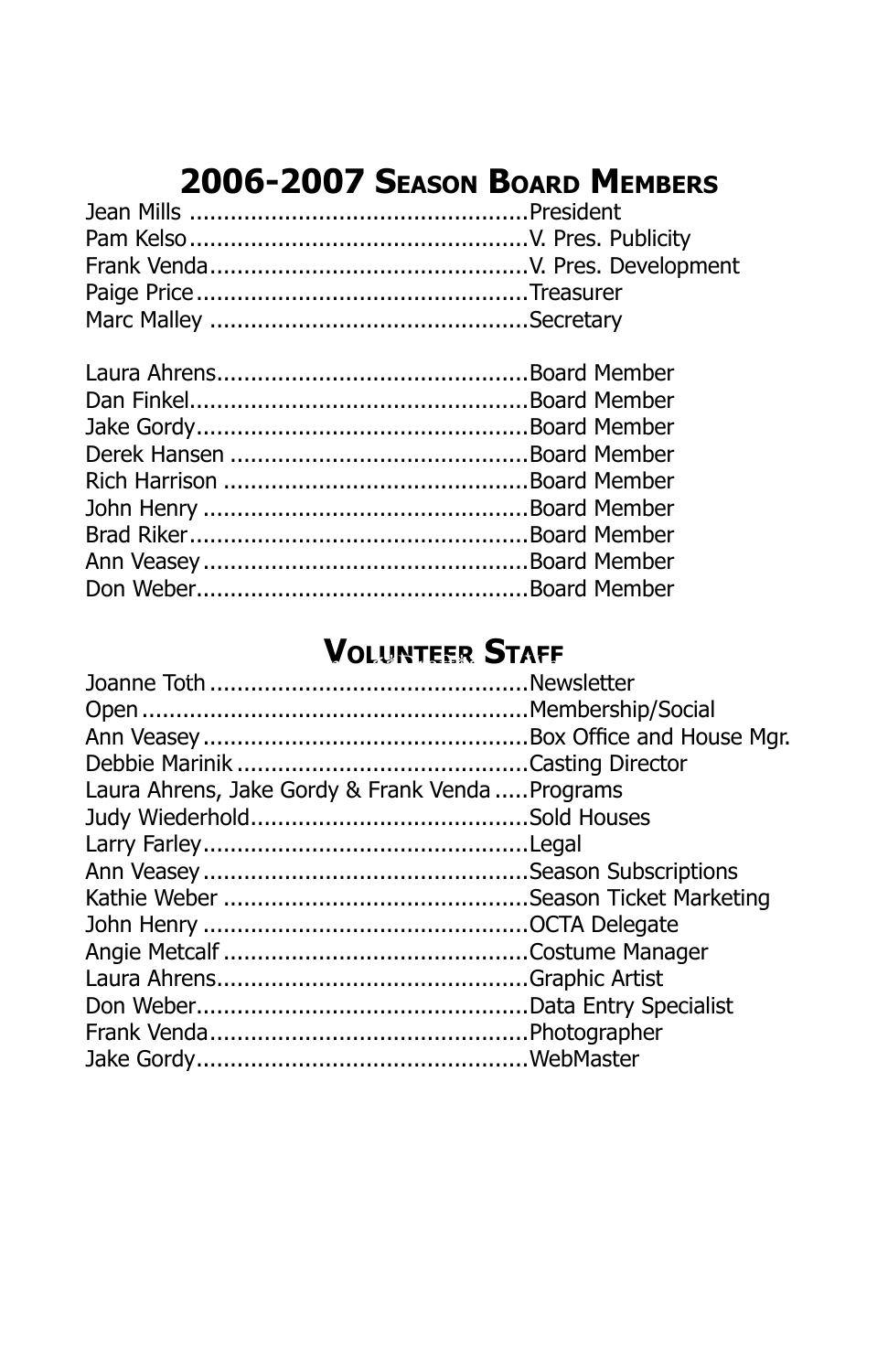# **The Village Players Theater**

2740 Upton Ave. Toledo Ohio http://www.thevillageplayers.org

presents

# **Sly Fox**

Written By



Produced by special arrangement with

**Samuel French, Inc.**

Set Design by **Brad Riker**

Directed by

Produced by **Jean Mills**

Light Design by **John van der Meer** **Julie Zatko**

Sound Design by **Julie Zatko**

Set Construction **Steve Mierzejewski & Bob Smith**

### **There will be one fifteen minute intermission**

**Note:** Please turn all cell phones or pagers off during the show.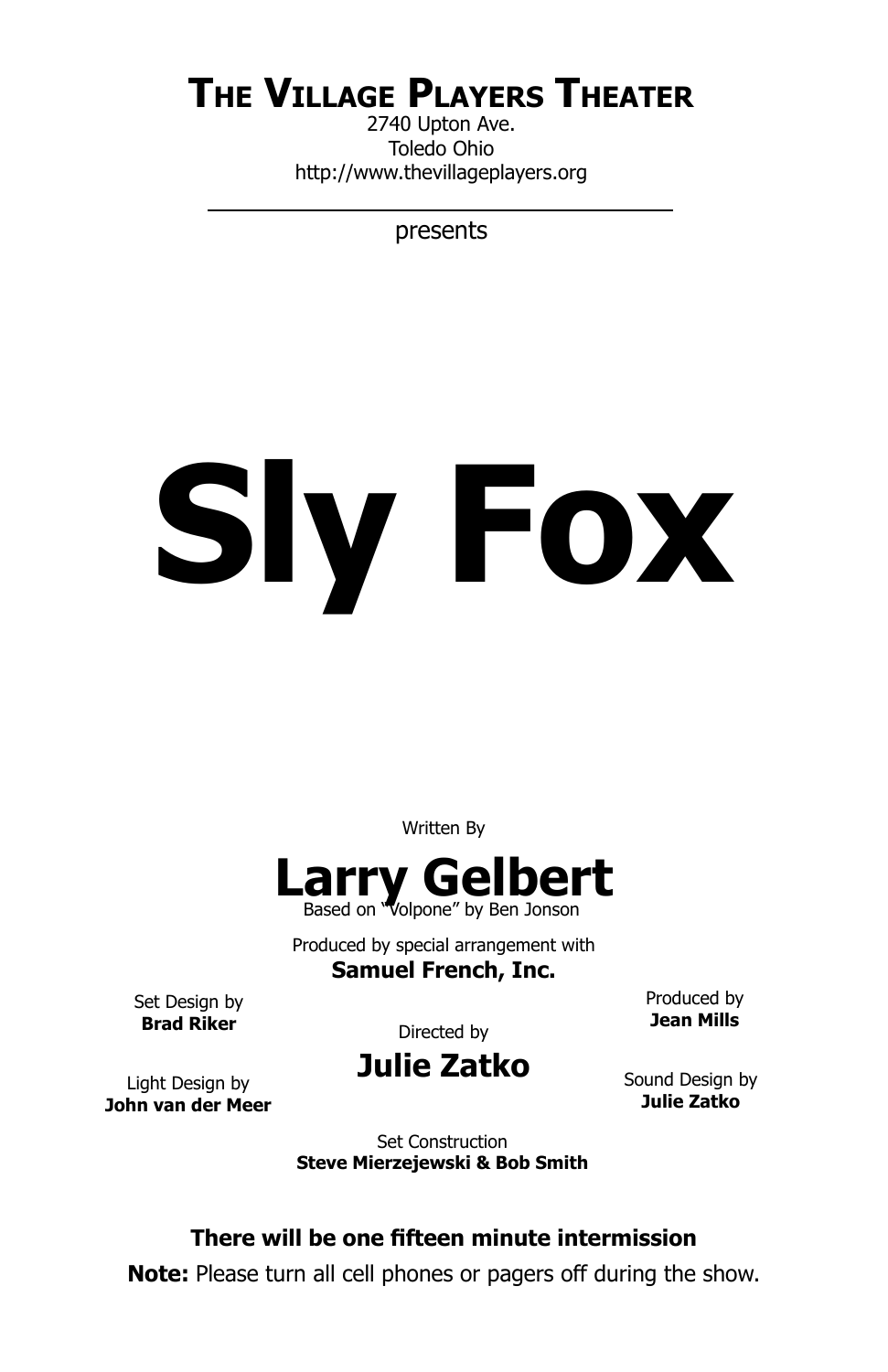### **Cast**

### **Setting:**

San Francisco, one day in the late 1800's

### **Act I:**

Scene 1. Sly's Bedroom Scene 2. Truckle Living Room Scene 3. Crouch's Office Scene 4. Sly's Bedroom

### **Act II:**

Scene 1. A Jail Cell Scene 2. The Courtroom Scene 3. Sly's Bedroom



"Gee, thanks, you shouldn't have ... really." Get something you REALLY want! Something you can use! Versatile, stylish and a shameless promotion of Toledo's only 100% Volunteer theatre! Bears, bags, buttons, shirts, shorts & stuff bearing your favorite theatre's logo.

How many times did you say ..

http://www.cafepress.com/villageplayers

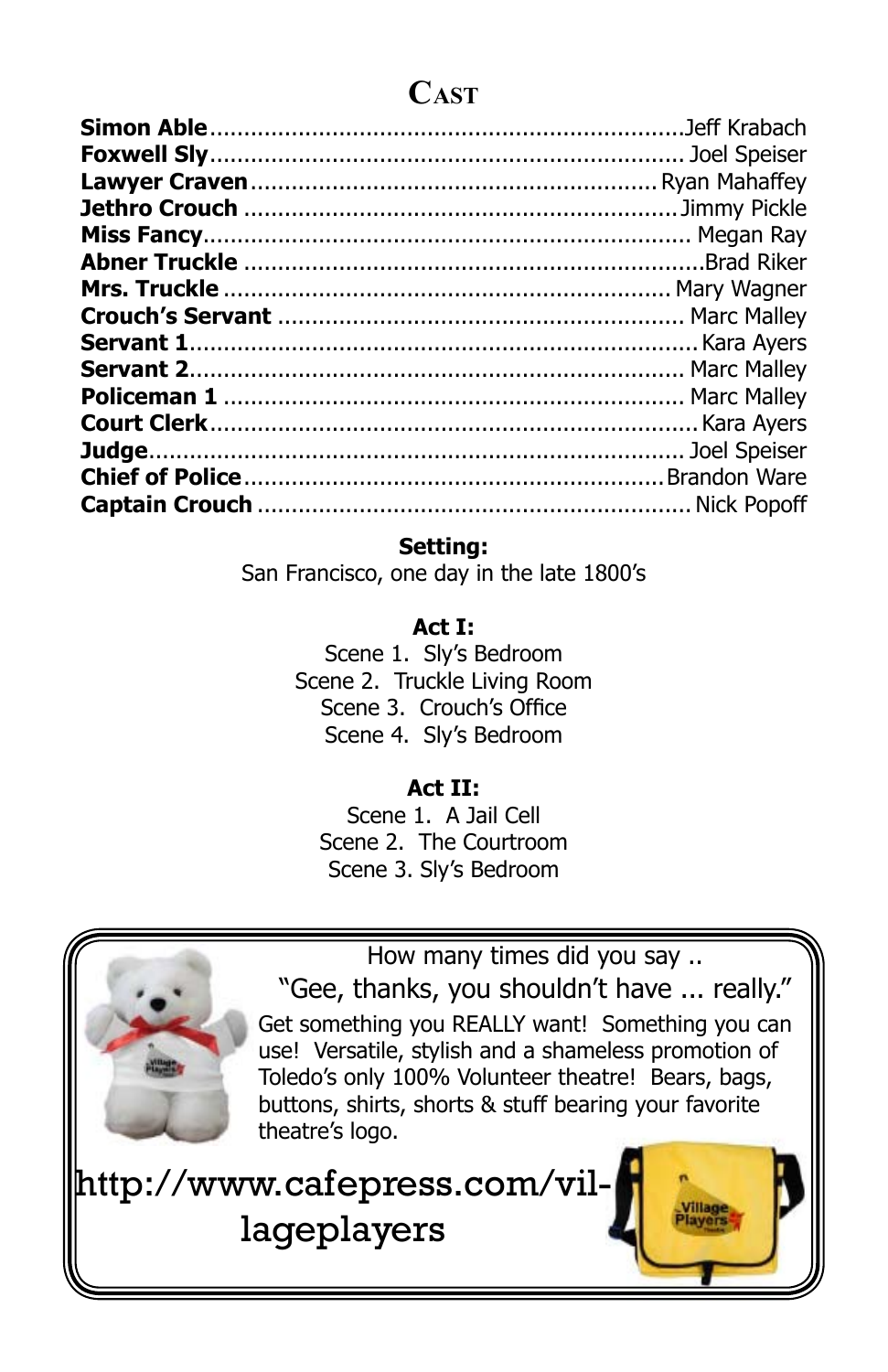# **Production Staff**

| Stage Managers:  Judson Lohman & Angela Metcalf                     |                                                                       |
|---------------------------------------------------------------------|-----------------------------------------------------------------------|
|                                                                     |                                                                       |
|                                                                     | Riggers: Dan Finkle, Jake Gordy, Paige Price, Megan Ray, & Brad Riker |
|                                                                     |                                                                       |
|                                                                     |                                                                       |
|                                                                     |                                                                       |
|                                                                     |                                                                       |
|                                                                     |                                                                       |
|                                                                     | Prop Crew:  Ernie Brown, Jean Brown, Joyce Calmes,                    |
|                                                                     | D. Nicholas Hansen, John Henry, Sondra Henry, & Larry Janney          |
|                                                                     |                                                                       |
|                                                                     |                                                                       |
| Set Dressing: Jake Gordy, Jean Mills, Paige Price, Megan Ray,       |                                                                       |
|                                                                     | Brad Riker, & John van der Meer                                       |
|                                                                     |                                                                       |
|                                                                     |                                                                       |
|                                                                     |                                                                       |
| Box Office Staff:Kimberley Bruggemann, Sandy Fry, Darlene Hatfield, |                                                                       |
|                                                                     | Barbara Heindel, Sue Holliger, Carol Hojnacki, Rita Konecki,          |
|                                                                     | Debbie Krieger, Diane Nowakowski, Jinny Patterson, & Judy Wiederhold  |
| Program:  Laura Ahrens, Jake Gordy & Frank Venda                    |                                                                       |
|                                                                     |                                                                       |
|                                                                     |                                                                       |
|                                                                     |                                                                       |
|                                                                     |                                                                       |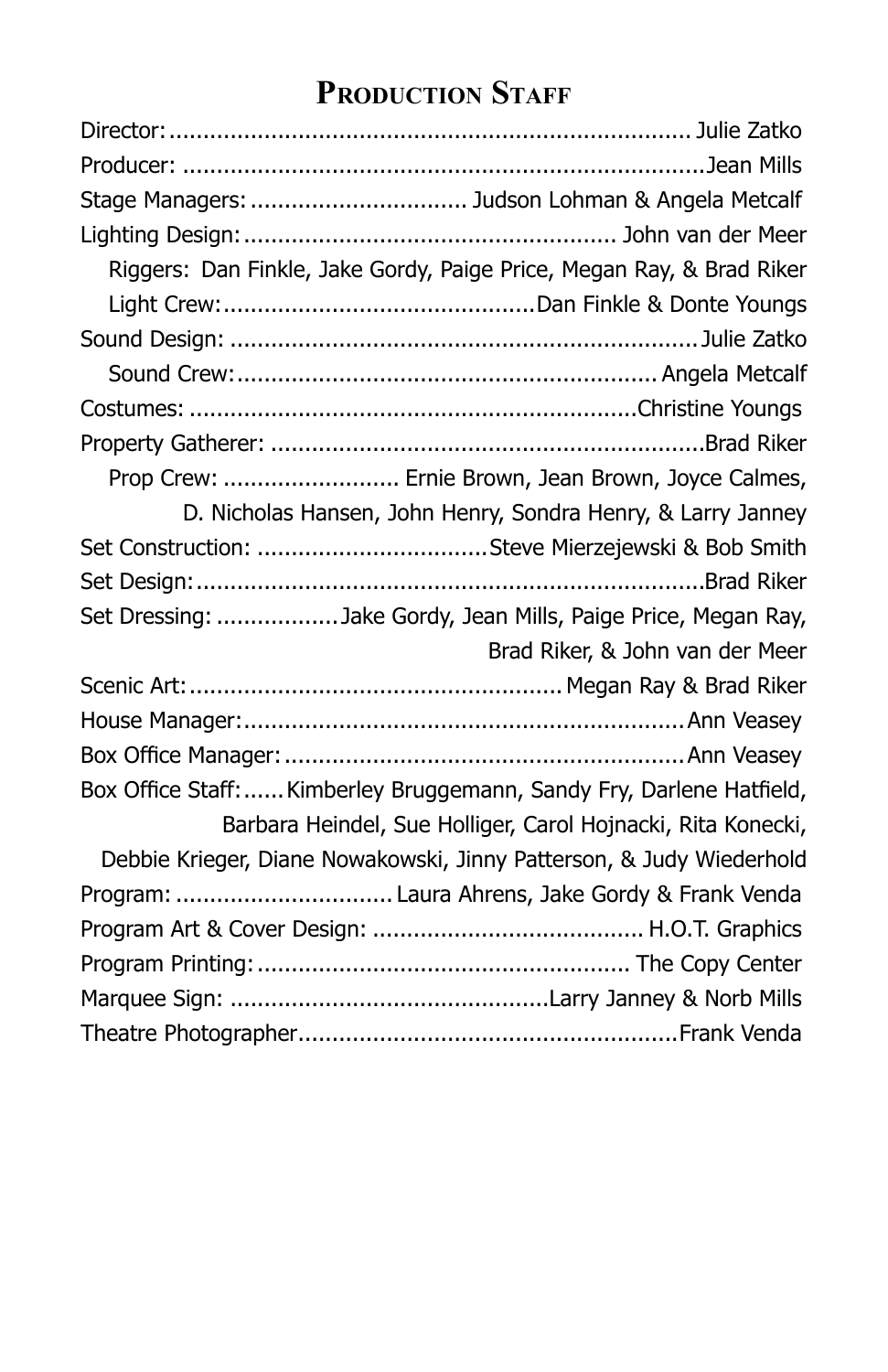## **The Director**

**Julie Zatko** (Director) This is the eighth show Julie has directed for the Village. Previous shows include Painting Churches, Over the River and Through the Woods, Social Security, Psycho Beach Party, On Golden Pond, The Shape of Things, and last season's Barefoot in the Park. She holds her BA in Theatre from the University of Toledo. She is currently the Theatre Advisor/Director for Rossford High School where she is presently directing Moon Over Buffalo. Julie would like to dedicate this show to the slyest fox she knows ... her mother Paulette because, well, it's about time I dedicated a show to you!!! Thank you mom for never missing a show of mine, no matter how crazy it was, or how sick you were! You have been my biggest fan and supporter. Thank you for being the best mom in the world!

### **The Cast**

**Jeff Krabach** (Simon Able) Jeff, who is a pastor, his wife and their little boy Noah just recently returned to the area and are in the process of starting a new church. Jeff's roles include Winthrop in The Music Man with Bedford Community Players, Newsboy in Working at The Village Players, Louis in The King and I at Bedford High School and The Delivery Man in Barefoot in the Park at Taylor University in Fort Wayne. He enjoys hiking and all manner of games.





**Joel Speiser** (Foxwell Sly/Judge) This is Joel's second appearance with The Village Players, after portraying the Delivery Man this spring in Barefoot in the Park. Playing Sly is a challenge he's excited to tackle, but then his lovely wife Wendy says being crotchety and sneaky shouldn't be a problem at all. Joel enjoys metal working and making bluebird houses. He dedicates the show to his grandson, Jaden, who knows how silly Grandpas can be and he thanks Julie and all the cast

members for making Sly Fox a terrific play!

**Ryan Mahaffey** (Lawyer Craven) Ryan has performed with Fremont Community Theater - Into the Woods and Damn Yankees; Oregon Community Theater - Fiddler on the Roof; and The Toledo Rep - Chicago and Crazy for You. He also directed Coming Attractions Players debut production, Babes in Arms. At The Village Players he appeared as YoYo in Psycho Beach Party and Lucky in Dames at Sea.

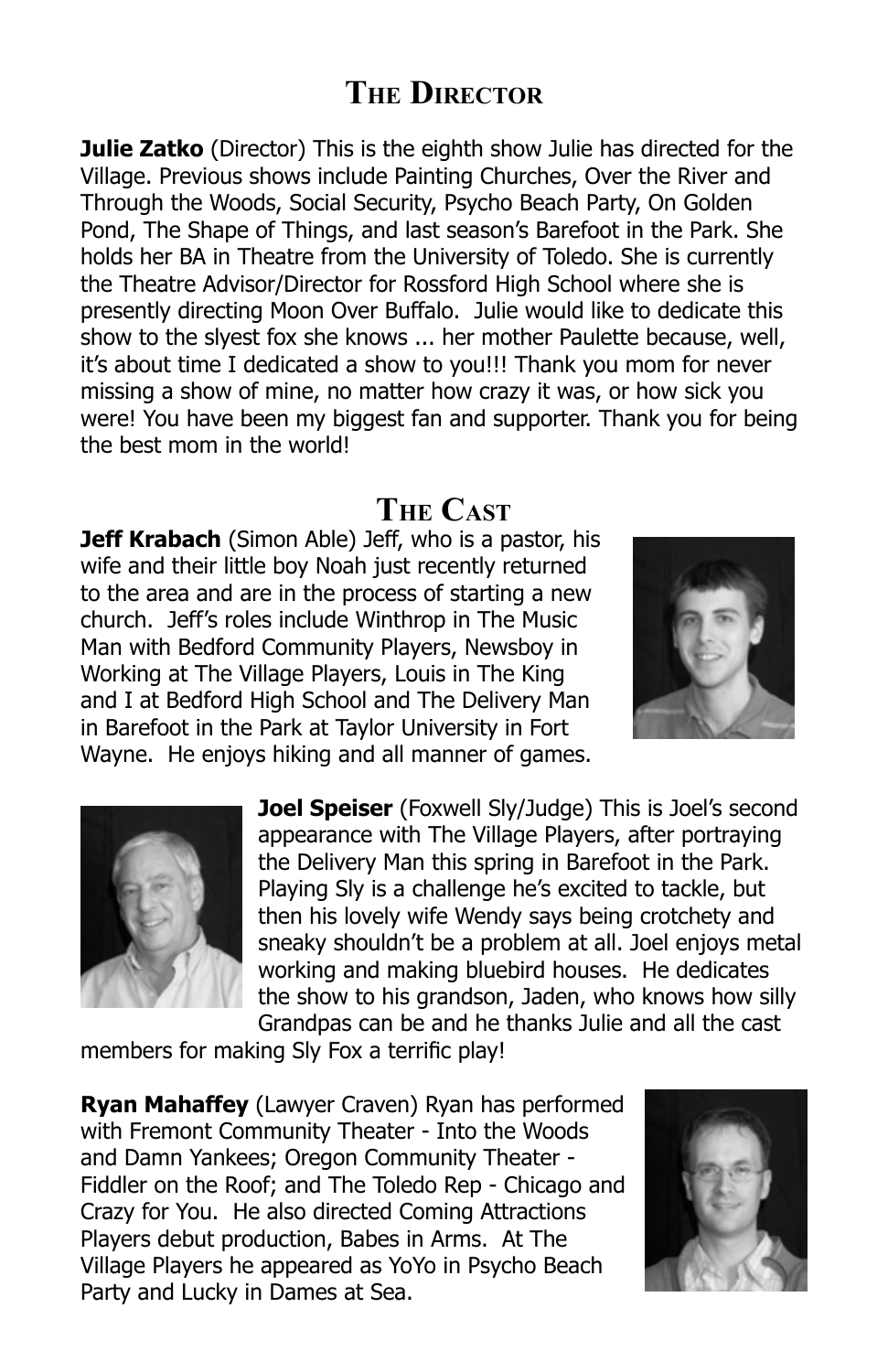

**Jimmy Pickle** (Jethro Crouch) Most recently Jimmy was seen on our stage in our production of Psycho Beach Party. If you missed that, he was also in Of Mice and Men. However, for those patrons that keep coming back for more, you may remember him from our productions of Kiss Me Kate or Lion in Winter, but that was about 22 years ago. With over 20 years of experience, his credits are extensive, including Heaven

Can Wait, Once Upon A Mattress, You're A Good Man Charlie Brown, Barum, Escanaba in Da Moonlight, Jeffery, The Good Doctor, Play it Again Sam, Hello Dolly and improvisational theatre in Chicago. Jimmy would like to dedicate this performance to his family, friends and coworkers for their support, but most of all to his mother who is watching from heaven. Thanks for coming back. We're glad to have you!

**Megan Ray** (Miss Fancy) Megan is 24 and a 2001 graduate of Whitmer High School. This is her seventh show at The Village. Pervious shows include G.I. Jukebox, All I Really Need to Know I Learned in Kindergarten, A Little Night Music, Suds, The Sunshine Boys, and One Flew Over the Cuckoo's Nest. Other shows include Grease, The Sound of Music, and Gypsy.



She would like to thank her friends and family for all their support. "I couldn't do it without you."



**Brad Riker** (Abner Truckle) Brad was most recently on our stage in Psycho Beach Party. Before that was Much Ado About Nothing as Don John. He has a thing for summer stock, me thinks. Brad has also been seen in other shows including Underpants, Mousetrap, Wait Until Dark, On Golden Pond, Born Yesterday, Moon Over Buffalo, and Rebecca. Brad's day job as a Visual Manager for Elder Beerman came in handy while

building the set. His keen eye and artistic abilities were indispensable! Thanks for being with us, Brad!

**Mary Wagner** (Mrs. Truckle) Mary has been involved in theatre for going on a decade now. She has perfomed on-stage, assistant directed, and stage managed; all things that she loves. A few of her favorite roles include The Wicked Witch of the West in

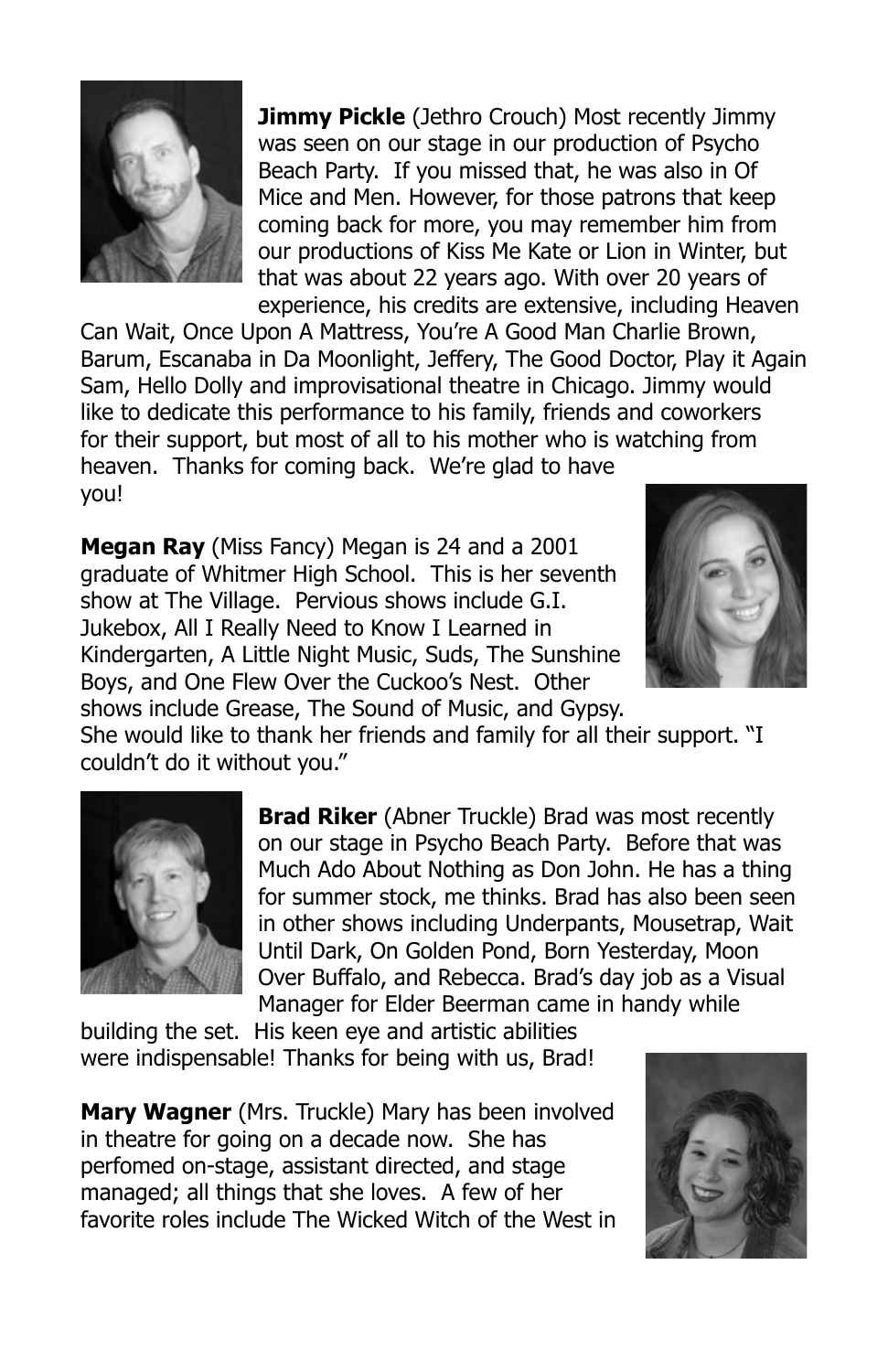

Oz, Chris Gorman in Rumors, and Dolly Tate in Annie Get Your Gun.

**Kara Ayers** (Servant/Court Clerk) Kara's first theatrical experience was working props last year for Barefoot In The Park. She's really enjoying her first on-stage role and isn't as nervous as she thought she would be. During the day, she is a civil drafter for a civil engineering and surveying firm in

Maumee. Welcome to the stage, Kara!

**Marc Malley** (Police 1/Baliff/Crouch's Servant) Marc's most recent on-stage roles have been as Olin in Lu Ann Hampton Laverty Oberlander and as Martin in Social Security. Board Secretary here at the Village,

Marc also enjoys his life as a sound





"techie" when not on stage. Marc will be directing our upcoming production of The Best Man. Wecome back to the stage, Marc!

**Brandon Ware** (Chief of Police) Brandon's previous role was that of Doc in West Side Story at Whitmer High School. He is a classic car restoration enthusiast, an amateur painter, and a tattoo artist. Welcome to The Village, Brandon.

**Nick Popoff** (Captain Crouch) Nick has performed in numerous productions at Rogers High School including The Music Man, Charlotte's Web, Footloose, and Get Smart, as well as appearing in the film 1 Nation 2

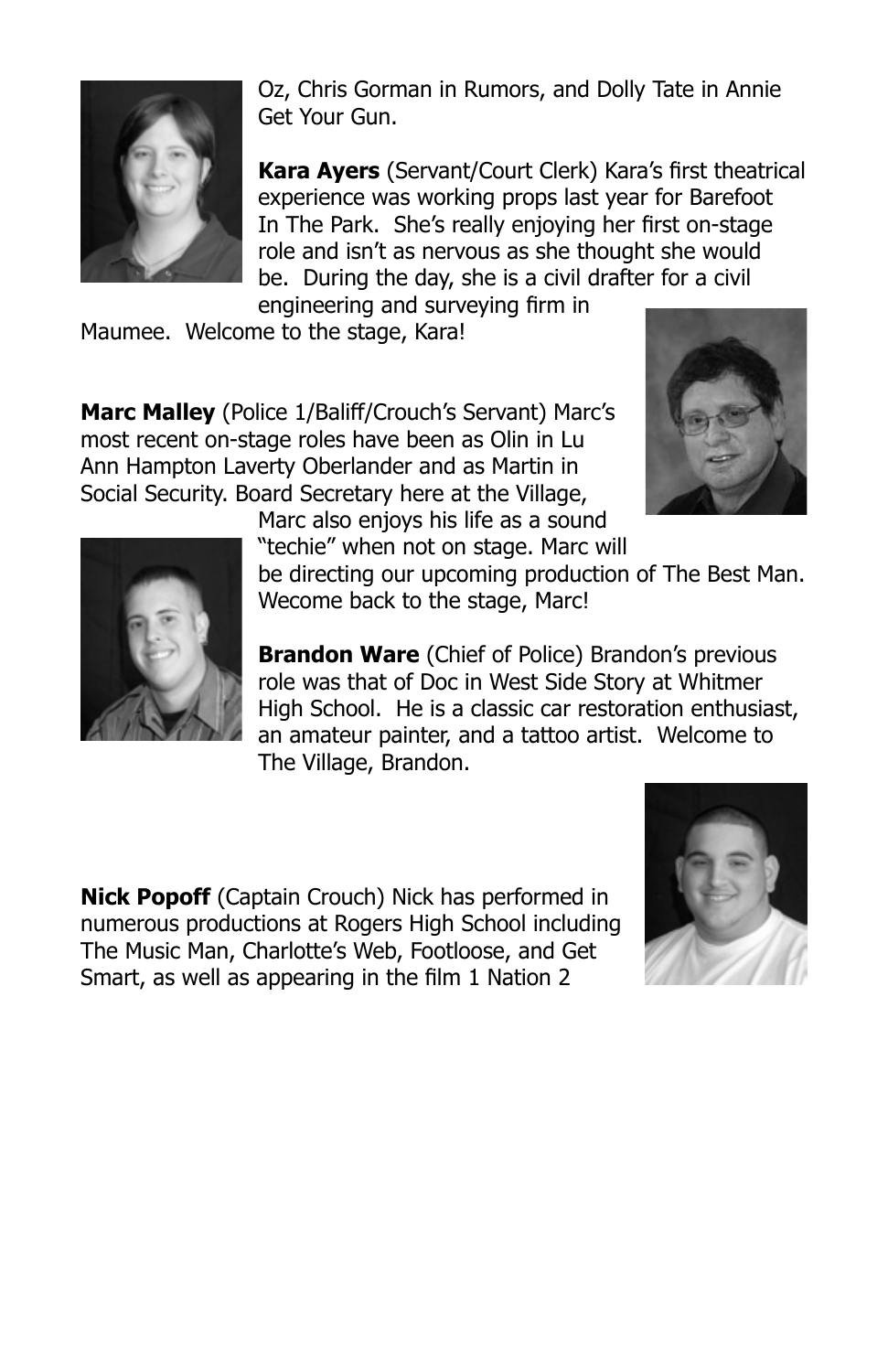# **The Village Players' 2006-2007 50th Season**

### **G.I. Jukebox**

Written by Rick Lewis Directed by Wes Skinner Produced by special arrangement with Select Entertainment Productions September 15-30, 2006

During WWII, Hollywood stars and starlets made it their duty to entertain "the boys." G.I. JUKEBOX is a night at the Stage Door Canteen. The cast sings some of the best music of the twentieth century, mostly in four-part harmony. Act 1 is set in uniform khaki, while Act 2 brings out the tuxedos and gowns. The musical numbers span big band, swing and Latin - it's a musical retrospective of an America we'll never see again!

### **Sly Fox**

Written by Larry Gelbart Directed by Julie Zatko Produced by special arrangement with Samuel French, Inc. Auditions: Sept. 18 & 19, 7:00PM - 9:00PM November 3-18, 2006

To tickle the humor of today's audiences, Volpone has been moved from 17th century Venice to turn of the century San Francisco. Volpone is now called Foxwell J. Sly and he is the same scheming, rapacious miser bent on extracting fortunes from a trio of rich, greedy opportunists. Sly, pretending to be on his death bed, says he will name each of the three as his sole heir. The extent that the trio will go to acquire Sly's fortune knows no bounds. One goes so far as to disinherit his only son; another offers up his wife to the lecherous Sly. Sly is aided and abetted by his conniving servant in grabbing the other men's gold.

### **The Best Man**

Written by Gore Vidal Directed by Marc Malley Produced by special arrangement with Dramatists Play Service Auditions: Oct. 1 & 2, 7:00PM - 9:00PM January 12-27, 2007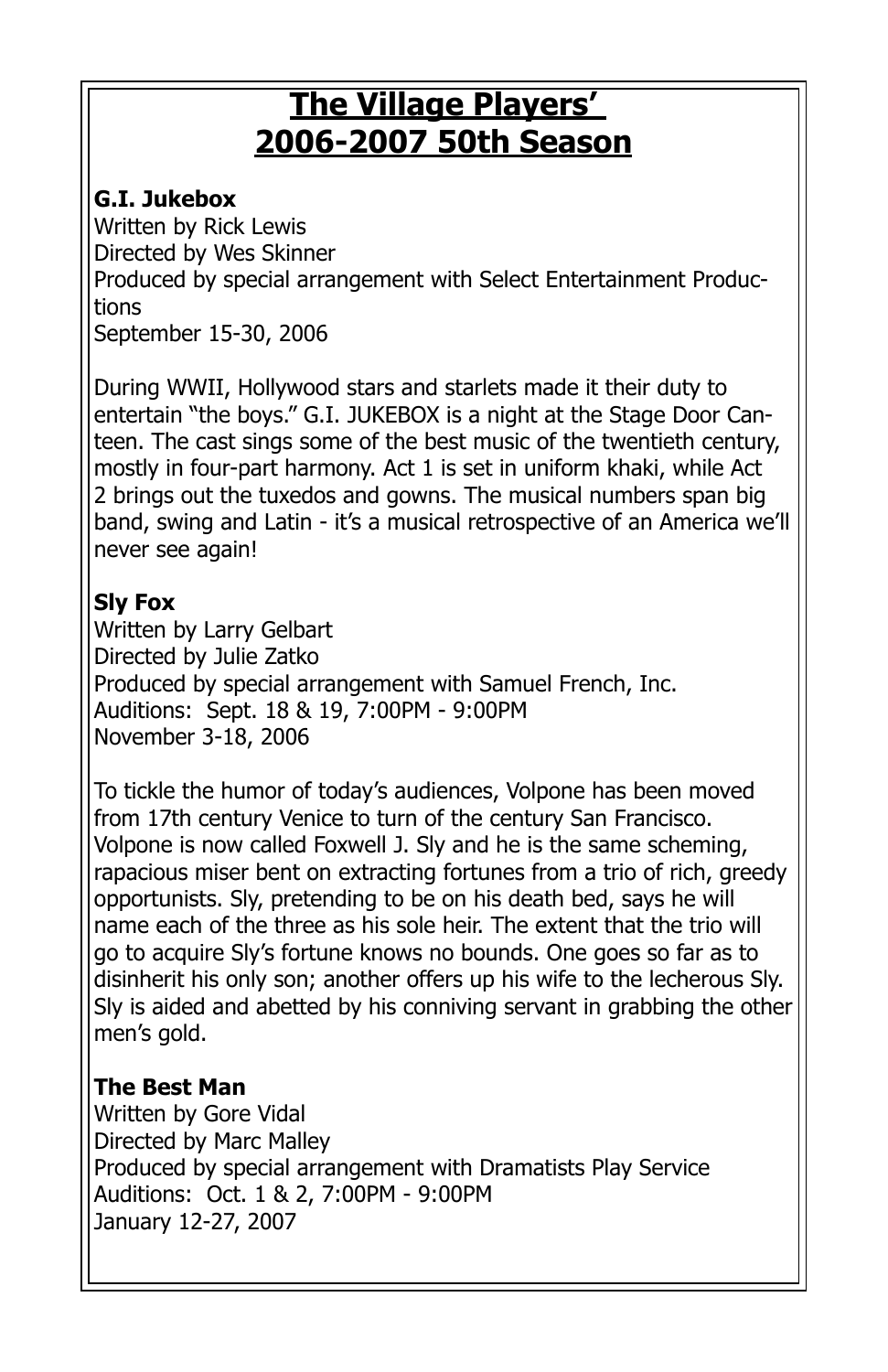The New York Post describes the plot as follows: "…William Russell, the ex-Secretary of State, is a wit and scholar with high liberal principles, beloved of the eggheads and suspected by practical politicians. Joseph Cantwell is a ruthless and hard-driving young man, a dirty fighter who will let no scruples stand in the way of his ambitions. And Arthur Hockstader is an ex-President, who loves politics for their own sake, admires a rough-and-tumble battle more than a chivalrous one, and is determined to have the final say in the selection of his party's candidate.

### **Never Too Late**

Written by Arthur Long Directed by John Henry Produced by special arrangement with Samuel French, Inc. Auditions: Jan. 15 & 16, 7:00PM - 9:00PM March 9-24, 2007

This Broadway hit is about a married man in his fifties who suddenly learns he's becoming a father again. His last child, a girl, was born 24 years ago and, considering the boob she married, he finds the prospect of another unthinkable. His daughter and son-in-law live with him. She gets up for breakfast at lunchtime and he is curiously addicted to solitaire. It's not only the impending birth that startles him; his previously meek little wife begins to lay down the law. There's to be a nursery, a new bath, and she's to have her own checking account. Such dour capitulation you'll never see again.

### **A Funny Thing Happened on the Way to the Forum**

Book by Burt Shevelove and Larry Gelbart Music by Stephen Sondheim Directed by Brenda Sweeney Produced by special arrangement with Music Theatre International Auditions: March 12, 7:00PM - 9:00PM Call Backs: March 13, 7:00PM - 9:00PM May 4-19, 2007

"Tragedy tomorrow, comedy tonight!" Broadway's greatest farce is light, fast-paced, witty, irreverent and one of the funniest musicals ever written – the perfect escape from life's troubles. "A Funny Thing Happened On The Way To The Forum" takes comedy back to its roots, combining situations from time-tested, 2000 year old comedies of Roman playwright Plautus with the infectious energy of classic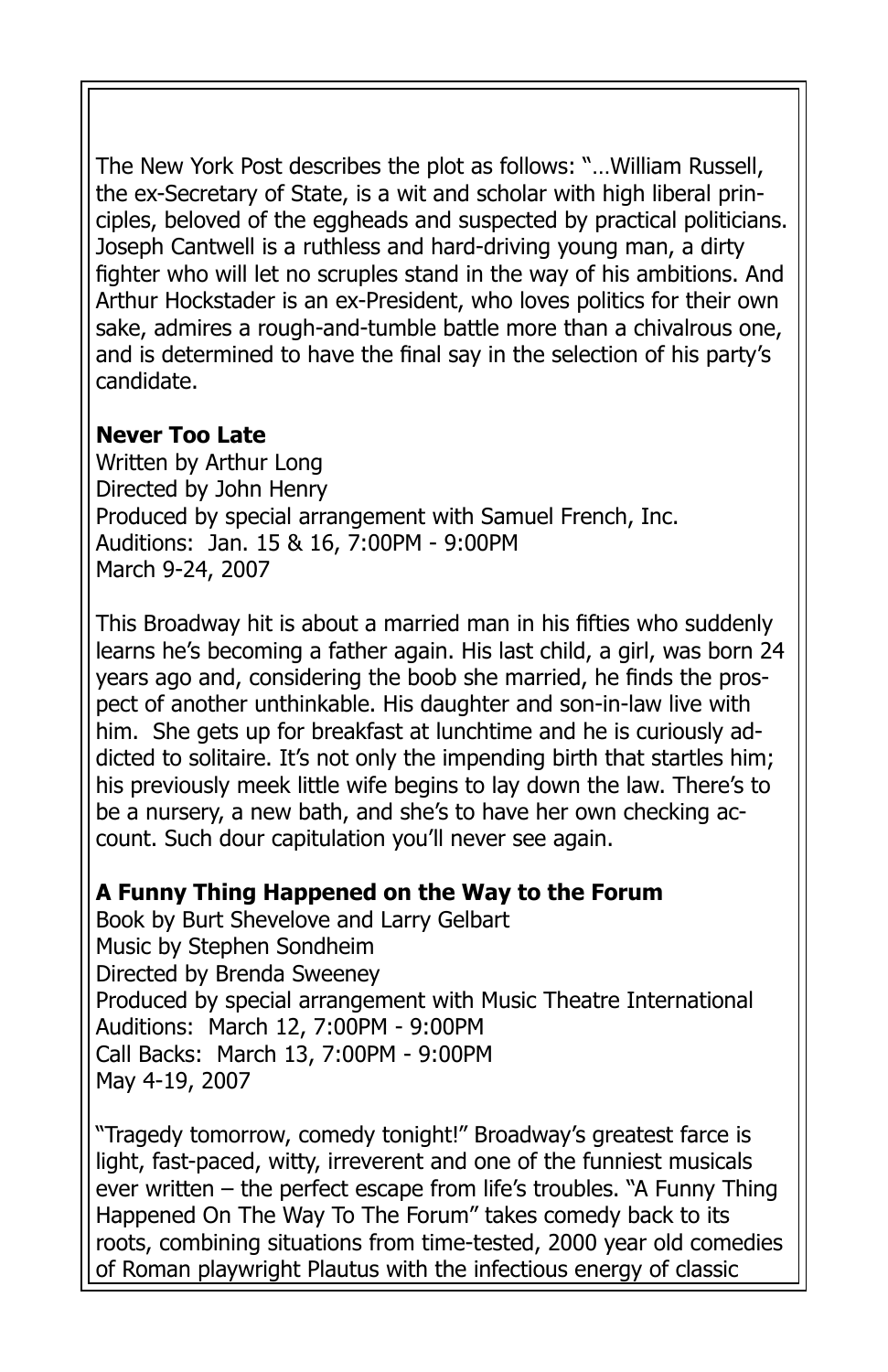### **Memorials**

### **Sponsors - \$125**

Marge Dembowski Robert J. Gosling, M.D. Earnest and Nancy Hatfield Mrs. Colis Hudgins and E. J. Weller Antoinette LaValley Al and Madge Levinson John and Joan Malak Dr. and Mrs. Norbert Mills Willard E. Misfeldt Charles D. Schrader Frank and Carol Venda

### **Patrons - \$100**

Ralph and Pat Barron Dr. John Carle Charles and Jane Case Inez Fleming Russ and Vicky Griggs Hadley and Associates Ann Hartman Bill and Kris Johnson Robert and Judith Lanzinger Sue Potter Tom and Peggy Sheehan Larry VonKuster and Teresa Roth

### **Donors - \$50**

Jean and Harvard Armus Curtis and Marilyn Black Marlene and Ray Brinker Ed and Judy Collins Gloria Conner Evelyn Delp Cecilia Dionisio Sally Ferguson Wanda Foster Roy and Joan Heinz Nancy and Larry Janney Sandra Laas Ted and Janice Lang Sam and Anna Lovalenti Mrs. Susanne S. Moesser

Marvin and Margaret Mueller Bill and Dorothy Nunemaker Judy Pfaffenberger Charles and Barbara Rolander Robert and Joan Shreve F. Judy Skowronek Joanne R. Toth Rick and Barb Vaught Sam and Brigitte Wagener Dave and Dorothy Zawodny

### **Contributors - \$25**

Ethel Baer Virginia R. Black JoAnne Bonnell Jean L. Burtch Dorothy Byers Ted and Billie Dennison Mr. and Mrs. Joe Duerringer Richard and Alice Edwards Duane R. Hall Sandy Hamilton Lina Hazle Hugh and Kay Henley Nancy Ibarra Mary Jane Joehlin Clarence and Lois Kalmbach Nancy and Ed Kelley Jack McCarty Carol Matthews Keiran and Bill Menacher Clarence J. Miller Valerie Murphy Barbara A. Myers Virginia and John J. Myers Grace M. Nasser Gail Odneal and Mel Honig Virginia Patterson Mr. and Mrs. David Pegorsch Randy and Jane Pozniak Bob and Judy Rank Candace Renner Harry Schulman Mr. and Mrs. Wayne Shook Marge Shugar